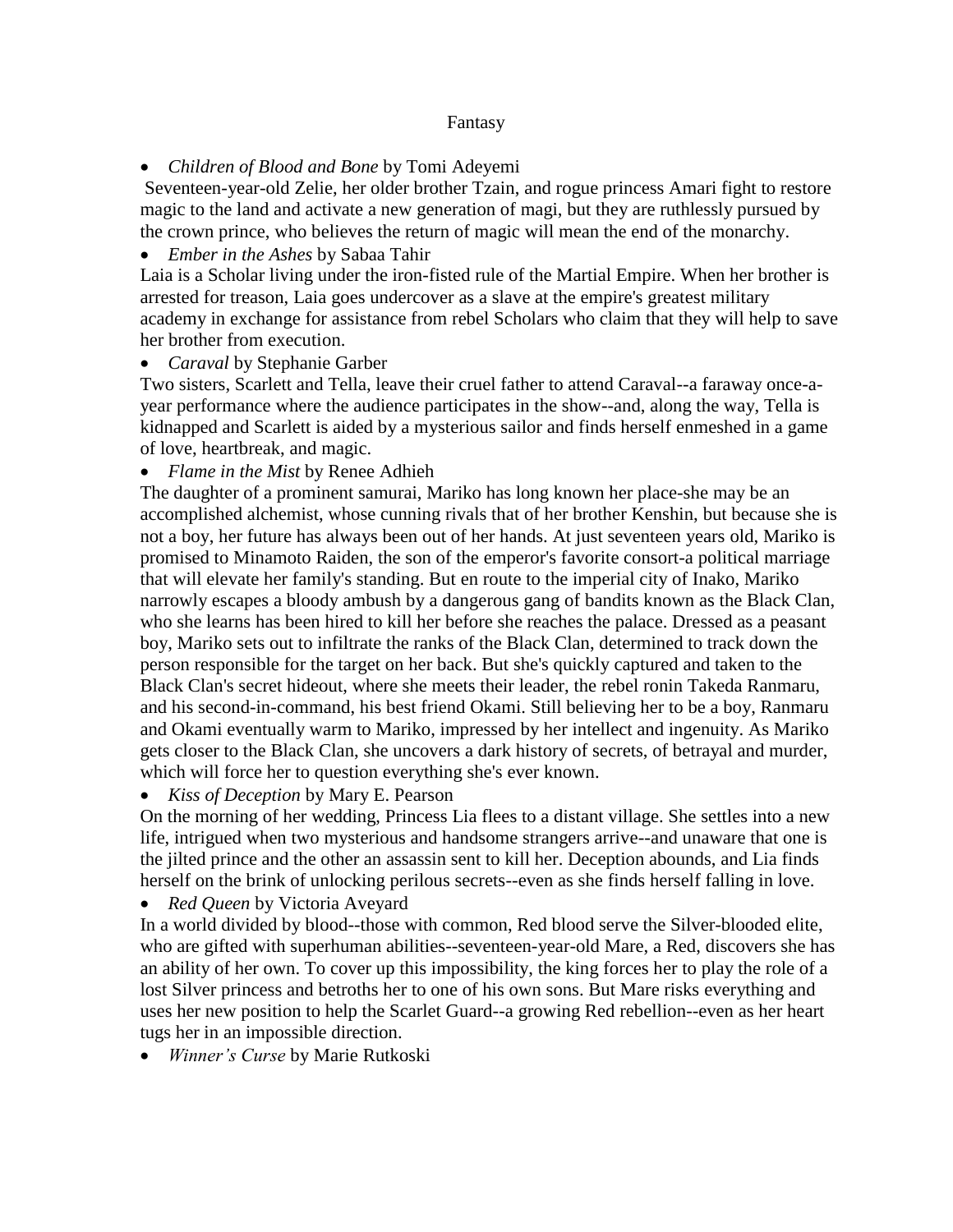An aristocratic girl who is a member of a warmongering and enslaving empire purchases a slave, an act that sets in motion a rebellion that might overthrow her world as well as her heart.

*The Rithmatist* by Brandon Sanderson

As Wild Chalklings threaten the American Isles and Rithmatists are humanity's only defense, Joel can only watch as Rithmatist students learn the magical art that he would do anything to practice.

*Atlantia* by Allie Condie

Rio has always dreamed of leaving the underwater city of Atlantia for life in the Above; however, when her twin sister, Bay, makes an unexpected decision, Rio is left stranded below where she must find a way to unlock the secrets of the siren voice she has long hidden and save Atlantia from destruction.

*Deep Blue* by Jennifer Donnelly

Uncovering an ancient evil, Serafina, a mermaid of the Mediterranean Sea, searches for five other mermaid heroines who are scattered across the six seas, to save their hidden world.

*The Young Elites* by Marie Lu

Adelina Amouteru survived the blood fever, a deadly illness that killed many, but left others with strange markings and supernatural powers. Cast out by her family, Adelina joins the secret society of the Young Elites and discovers her own dangerous abilities.

*The Raven Boys* by Magie Stiefvater

Though she is from a family of clairvoyants, Blue Sargent's only gift seems to be that she makes other people's talents stronger, and when she meets Gansey, one of the Raven Boys from the expensive Aglionby Academy, she discovers that he has talents of his own--and that together their talents are a dangerous mix.

*Jinx* by Sage Blackwood

A young boy named Jinx encounters magic and danger as he grows up in the deep, dark forest known as the Urwald and discovers that the world beyond--and within--the Urwald is more complex than he could imagine.

*Far Far Away* by Tom McNeal

When Jeremy Johnson Johnson's strange ability to speak to the ghost of Jacob Grimm draws the interest of his classmate Ginger Boltinghouse, the two find themselves at the center of a series of disappearances in their hometown.

## *Of Beast and Beauty* by Stacey Jay

When nineteen-year-old Gem of the Desert People, called Monstrous by the Smooth Skins, becomes the prisoner of the seventeen-year-old Smooth Skin queen, Isra, age-old prejudices begins to fall aside as the two begin to understand each other.

*Grave Mercy* by Robin LaFevers

Seventeen-year-old Ismae avoids an arranged marriage by making a place for herself at the convent of St. Martin, where she learns of her unique gifts and must determine whether she will be trained as an assassin and serve as a handmaiden to Death.

*Shadow and Bone* by Leigh Bardugo

Orphaned by the Border Wars, Alina Starkov is taken from obscurity and her only friend, Mal, to become the protegé of the mysterious Darkling, who trains her to join the magical elite in the belief that she is the Sun Summoner, who can destroy the monsters of the Fold.

*The Girl of Fire and Thorns* by Rae Carson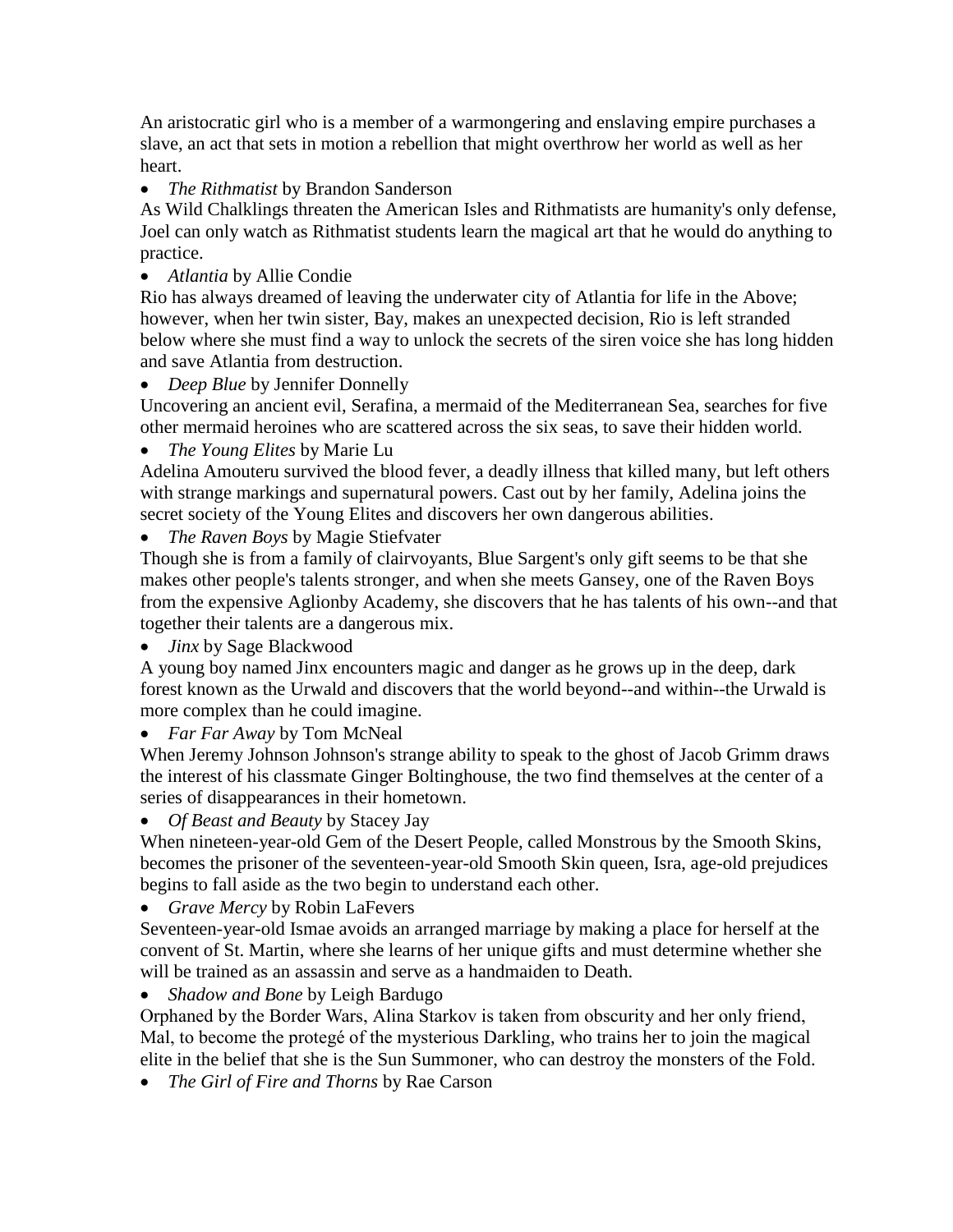Once a century, one person is chosen for greatness. Elisa has always felt powerless, useless. Now, on her sixteenth birthday, she has become the secret wife of a handsome and worldly king—a king who needs her to be the chosen one, not a failure of a princess. And he's not the only one who seeks her. Savage enemies, seething with dark magic, are hunting her. A daring, determined revolutionary thinks she could save his people. And he looks at her in a way no man has ever looked at her before. Elisa could be everything to those who need her most. If the prophecy is fulfilled. If she finds the power deep within herself. If she doesn't die young. Most of the chosen do.

*Throne of Glass* by Sarah Maas

After serving out a year of hard labor in the salt mines of Endovier for her crimes, 18-yearold assassin Celaena Sardothien is dragged before the Crown Prince. Prince Dorian offers her her freedom on one condition: she must act as his champion in a competition to find a new royal assassin.

*Scorpio Races* by Maggie Stiefvater

Nineteen-year-old returning champion Sean Kendrick competes against Puck Connolly, the first girl ever to ride in the annual Scorpio Races, both trying to keep hold of their dangerous water horses long enough to make it to the finish line.

*Miss Peregrine's Home for Peculiar Children* by Ranson Riggs

Sixteen-year-old Jacob, having traveled to a remote island after a family tragedy, discovers an abandoned orphanage, and, after some investigating, he learns the children who lived there may have been dangerous and quarantined and may also still be alive.

*Lord of the Rings Trilogy* by J.R.R. Tolkien

Frodo the hobbit and a band of warriors from the different kingdoms set out to destroy the Ring of Power before the evil Sauron grasps control.

*Eragon* by Christopher Paolini (Titles in Series: *Eldest, Brisingr*)

In Alagaësia, a fifteen-year-old boy of unknown lineage called Eragon finds a mysterious stone that weaves his life into an intricate tapestry of destiny, magic, and power, peopled with dragons, elves, and monsters.

 *The Crystal Cave* by Mary Stewart (Titles in Series: *The Hollow Hills, The Last Enchantment, The Wicked Day*)

Merlin, the son of a Welsh princess, survives a perilous childhood on his way to fulfill his destiny as mentor, advisor, and friend to King Arthur.

*The Dragonriders of Pern* by Anne McCaffrey

Colonists from Earth set out to protect their new home, Pern, from the deadly spores that fall from the sky and devour everything in their path.

*Ella Enchanted* by Gail Carson Levine

In the novel on the story of Cinderella, Ella struggles against the childhood curse that forces her to obey any order given to her.

*Grimm Legacy* by Polly Shulman

New York high school student Elizabeth gets an after-school job as a page at the "New-York Circulating Material Repository," and when she gains coveted access to its Grimm Collection of magical objects, she and the other pages are drawn into a series of frightening adventures involving mythical creatures and stolen goods.

*Fairest* by Gail Carson Levine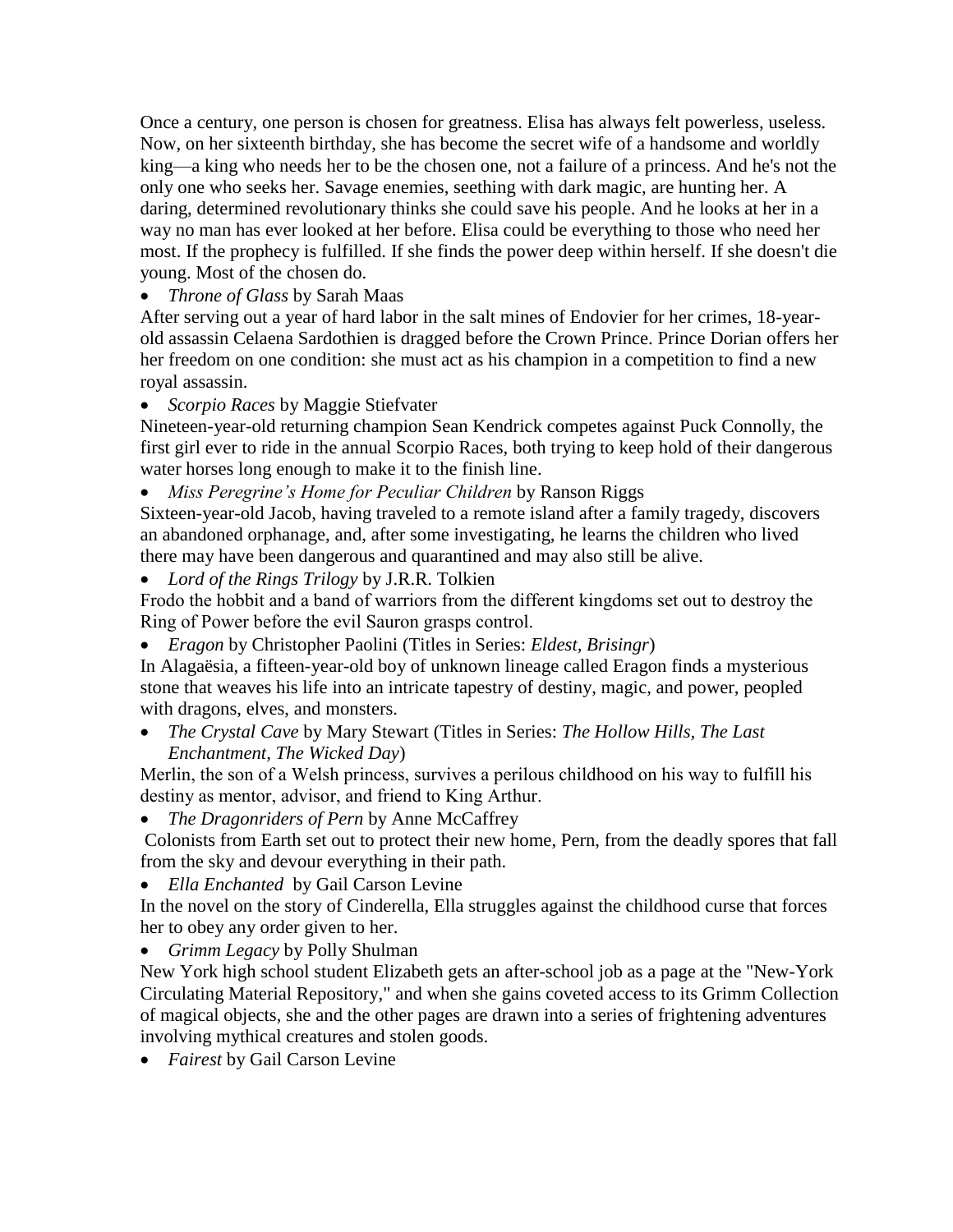In a land where beauty and singing are valued above all else, Aza eventually comes to reconcile her unconventional appearance and her magical voice, and learns to accept herself for who she truly is.

*Graceling* by Kristin Cashore (Companion Title: *Fire*)

In a world where some people are born with extreme and often-feared skills called Graces, Katsa struggles for redemption from her own horrifying Grace, the Grace of killing, and teams up with another young fighter to save their land from a corrupt king.

 *The Looking Glass Wars* by Frank Beddor (Titles in Series: *Seeing Red, Arch Enemy*) When she is cast out of Wonderland by her evil aunt Redd, young Alyss Heart finds herself living in Victorian Oxford as Alice Liddell and struggles to keep memories of her kingdom intact until she can return and claim her rightful throne.

 *The Demon King* (Titles in Series: *The Exiled Queen*) by Cinda Williams Chima Relates the intertwining fates of former street gang leader Han Alister and headstrong Princess Raisa, as Han takes possession of an amulet that once belonged to an evil wizard and Raisa uncovers a conspiracy in the Grey Wolf Court.

*The Once and Future King* by T. H. White

Tells the story of the youth and reign of King Arthur, the establishment of the Round Table, and the search for the Holy Grail.

*The Princess Bride* by William Goldman

The most beautiful girl in the world marries the handsomest prince in the world.

• *Redwall* by Brian Jacques

When the peaceful life of ancient Redwall Abbey is shattered by the arrival of the evil rat Cluny and his villainous hordes, Matthias, a young mouse, determines to find the legendary sword of Martin the Warrior which, he is convinced, will help Redwall's inhabitants destroy the enemy.

*The Ropemaker* by Peter Dickinson

When the magic that protects their Valley starts to fail, Tilja and her companions journey into the evil Empire to find the ancient magician Faheel, who originally cast those spells.

 *The Golden Compass* by Phillip Pullman (Titles in Series: *The Amber Spyglass, The Subtle Knife*)

Accompanied by her daemon, Lyra Belacqua sets out to prevent her best friend and other kidnapped children from becoming the subject of gruesome experiments in the Far North.

*Chronicles of Narnia* by C.S. Lewis

C. S. Lewis's seven-part fantasy series, which describe the happenings within a magical realm called Narnia, that is ruled by a Christian-like lion king, Aslan,

*Sabriel* by Garth Nix

Sabirel, daughter of the necromancer Abhorsen, must journey into the mysterious and magical Old Kingdom to rescue her father from the Land of the Dead.

*The Sea of Trolls* by Nancy Farmer

After Jack becomes apprenticed to a Druid bard, he and his little sister Lucy are captured by Viking Berserkers and taken to the home of King Ivar the Boneless and his half-troll queen, leading Jack to undertake a vital quest to Jotunheim, home of the trolls.

*The Wizard of Earthsea* by Ursula K. Le Guin

A boy grows to manhood while attempting to subdue the evil he unleashed on the world as an apprentice to the master wizard.

*Inkheart* by Cornelia Funke ( Titles in Series: *Inkspell, Ink Death*)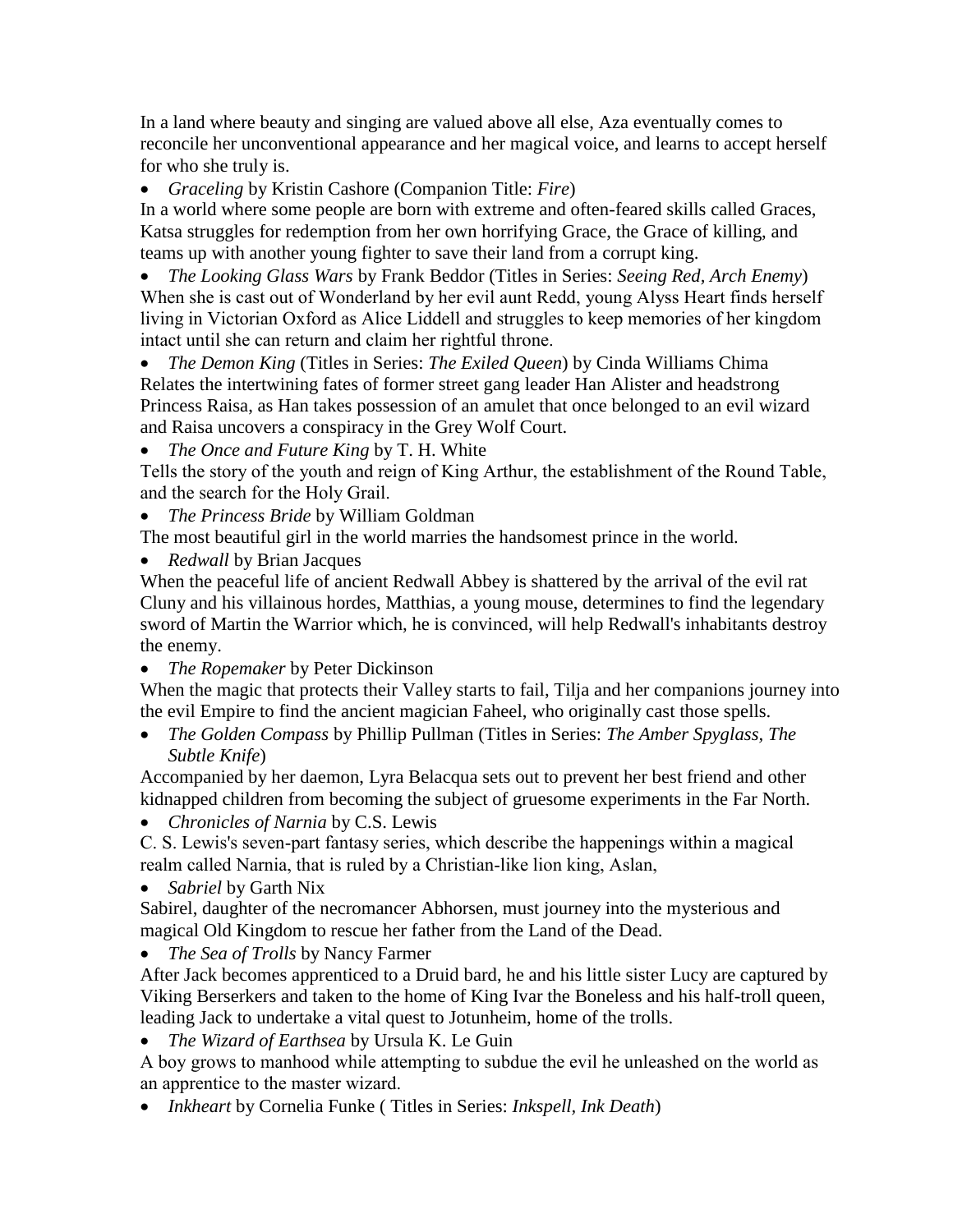Twelve-year-old Meggie learns that her father, who repairs and binds books for a living, can "read" fictional characters to life when one of those characters abducts them and tries to force him into service.

*Pendragon* Series by D.J. MacHale

Fourteen-year-old Bobby Pendragon, having learned he is a Traveler--someone who can ride "flumes" through time and space, is soon off to the alternative dimensions.

 *The Lightning Thief* by Rick Riordan (Titles in Series: *Sea of Monsters, Titan's Curse, Battle of the Labyrinth, The Last Olympian*)

After learning that he is the son of a mortal woman and Poseidon, god of the sea, twelveyear-old Percy is sent to a summer camp for demigods like himself, and joins his new friends on a quest to prevent a war between the gods.

• The Lost Hero (Heroes of Olympus) by Rick Riordan

Jason, Piper, and Leo, three students from a school for "bad kids," find themselves at Camp Half-Blood, where they learn that they are demigods and begin a quest to free Hera, who has been imprisoned by Mother Earth herself.

*The Red Pyramid* by Rick Riordan

Brilliant Egyptologist Dr. Julius Kane accidentally unleashes the Egyptian god Set, who banishes the doctor to oblivion and forces his two children to embark on a dangerous journey, bringing them closer to the truth about their family and its links to a secret order that has existed since the time of the pharaohs.

• Wheel of Time Series by Robert Jordan

Rand encounters the Dark One, the most powerful source of evil in the universe.

*Mists of Avalon* by Marion Zimmer Bradley

Here is the magical legend of King Arthur, vividly retold through the eyes and lives of the women who wielded power from behind the throne.

*The Last Unicorn* by Peter S. Beagle

With the assistance of Schmendrick the Magician, an immortal, beautiful unicorn searches for her lost fellows.

*Enchantment* by Orson Scott Card

The moment Ivan stumbled upon a clearing in the dense Carpathian forest, his life was forever changed. Atop a pedestal encircled by fallen leaves, the beautiful princess Katerina lay still as death. But beneath the foliage a malevolent presence stirred and sent the ten-yearold Ivan scrambling for the safety of Cousin Marek's farm.Now, years later, Ivan is an American graduate student, engaged to be married. Yet he cannot forget that long-ago day in the forest--or convince himself it was merely a frightened boy's fantasy. Compelled to return to his native land, Ivan finds the clearing just as he left it.This time he does not run. This time he awakens the beauty with a kiss . . . and steps into a world that vanished a thousand years ago.

• *Spindle's End* by Robin McKinley

The infant princess Briar Rose is cursed on her name day by Pernicia, an evil fairy, and then whisked away by a young fairy to be raised in a remote part of a magical country, unaware of her real identity and hidden from Pernicia's vengeful powers.

*Daughter of the Forest* by Juliet Mariller

A retelling of the Celtic "Swans" myth, in which Sorcha, the only daughter in a family of seven children, is forced to leave the only safe place she has ever known in order to save her brothers from a spell that only she can lift.